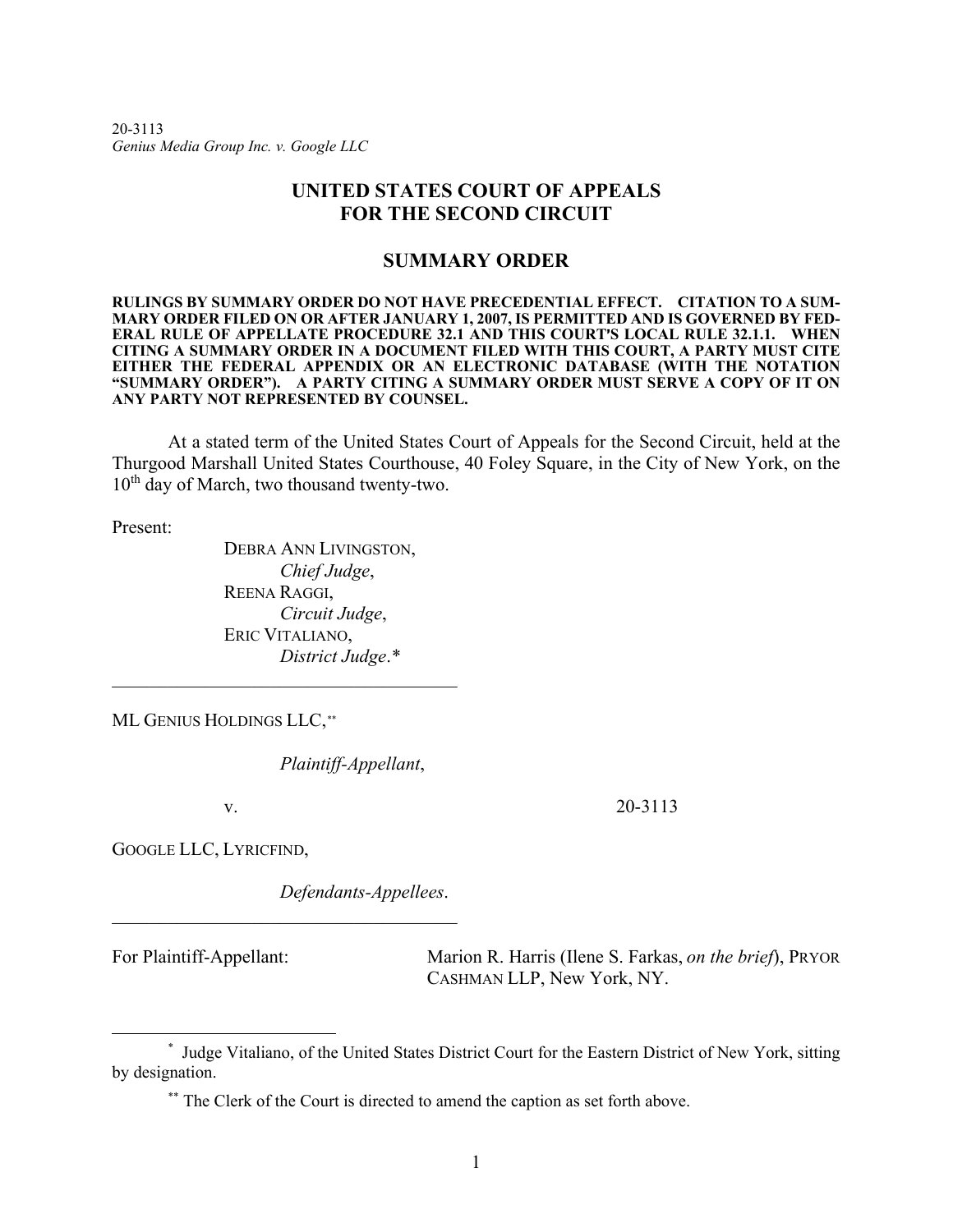For Defendants-Appellees: Brian M. Willen (Jason Mollick, *on the brief*), WILSON SONSINI GOODRICH & ROSATI, P.C., New York, NY *for* Google LLC.

> Kenneth D. Freundlich (Michael J. Kaiser, *on the brief*) FREUNDLICH LAW, Encino, CA *for* LyricFind, Inc.

Appeal from a judgment of the United States District Court for the Eastern District of New

York (Margo Brodie, *C.J*.).

# **UPON DUE CONSIDERATION, IT IS HEREBY ORDERED, ADJUDGED, AND**

**DECREED** that the judgment of the district court is **AFFIRMED**.

 Plaintiff-Appellant ML Genius Holdings LLC ("Genius") appeals from an August 13, 2020 district court judgment dismissing its complaint against Defendants-Appellees Google LLC ("Google") and LyricFind, Inc. ("LyricFind," and together with Google, "Defendants") as preempted by the Copyright Act, 17 U.S.C. § 301. *See Genius Media Grp. Inc. v. Google LLC*, No. 19-CV-7279 (MKB), 2020 WL 5553639 (E.D.N.Y. Aug. 10, 2020). On appeal, Genius ar- gues that the district court erred by concluding that its breach of contract and unfair competition claims are statutorily preempted.<sup>1</sup> We disagree, so we affirm.

 Genius is an internet platform on which music fans transcribe song lyrics. Genius alleg- edly discovered that LyricFind was copying its transcriptions and licensing them to Google, which displayed the copied transcriptions in response to user searches, thereby depriving Genius of web traffic. Genius therefore sued Defendants in New York state court. Defendants removed the case to federal court, and Genius moved to remand. Concluding that Genius's claims are preempted by the Copyright Act, the district court denied remand and dismissed the case for failure to state a claim. *See id.* at \*17. We assume the parties' familiarity with the underlying facts,

<span id="page-1-0"></span><sup>&</sup>lt;sup>1</sup> The district court also dismissed Genius's unjust enrichment and indemnification claims. Genius has abandoned those claims on appeal.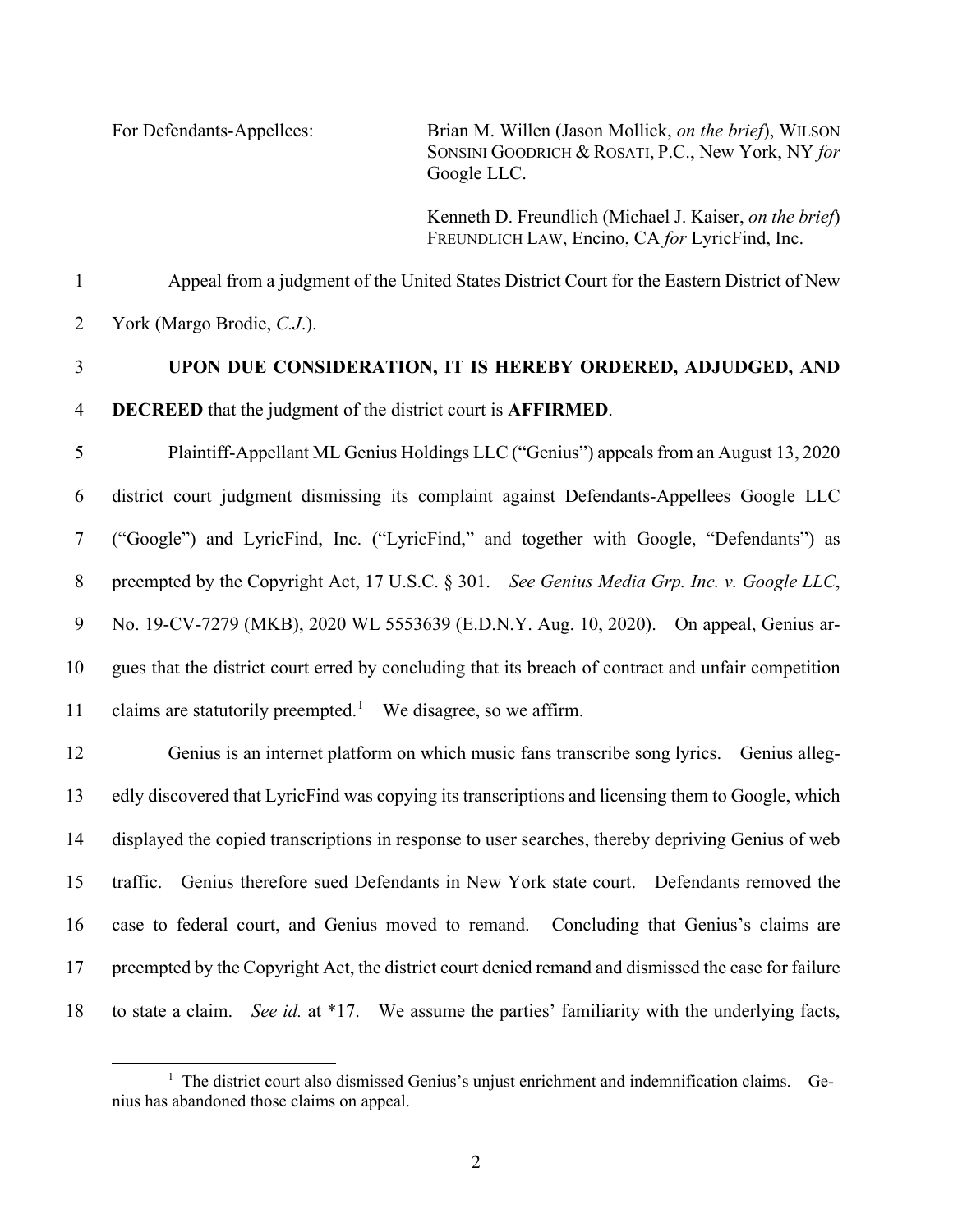the procedural history of the case, and the issues on appeal, which we reference only as necessary to explain our decision.

\* \* \*

 "[O]nce a district court determines that a state law claim has been completely preempted [by the Copyright Act] and thereby assumes jurisdiction over it, the court must then dismiss the claim for failing to state a cause of action." *Briarpatch Ltd., L.P. v. Phoenix Pictures, Inc.*, 373 7 F.3d [2](#page-2-0)96, 309 (2d Cir. 2004).<sup>2</sup> "We review de novo the grant of a motion to dismiss for failure to state a claim under Federal Rule of Civil Procedure 12(b)(6), accepting all factual allegations in the complaint as true, and drawing all reasonable inferences in the plaintiff's favor." *IWA Forest Indus. Pension Plan v. Textron Inc.*, 14 F.4th 141, 145 (2d Cir. 2021); *see also Seng-Tiong Ho v. Taflove*, 648 F.3d 489, 500 (7th Cir. 2011) ("We review de novo whether the Copyright Act preempts any of the plaintiffs' state law claims."). Section 301 of the Copyright Act states: On and after January 1, 1978, all legal or equitable rights that are equivalent to any of the exclusive rights within the general scope of copyright as specified by section 106 in works of authorship that are fixed in a tangible medium of expression and come within the subject matter of copyright as specified by sections 102 and 103, whether created before or after that date and whether published or unpublished, are governed exclusively by this title. Thereafter, no person is entitled to any such right or equivalent right in any such work under the common law or statutes of any

State.

22 17 U.S.C. § 301(a). We have referred to preemption under § 301 as "statutory preemption."

*See Jackson v. Roberts (In re Jackson)*, 972 F.3d 25, 42 (2d Cir. 2020). "Our court has interpreted

<span id="page-2-0"></span><sup>&</sup>lt;sup>2</sup> Unless otherwise indicated, we omit all internal citations, quotation marks, alterations, emphases, and footnotes from citations.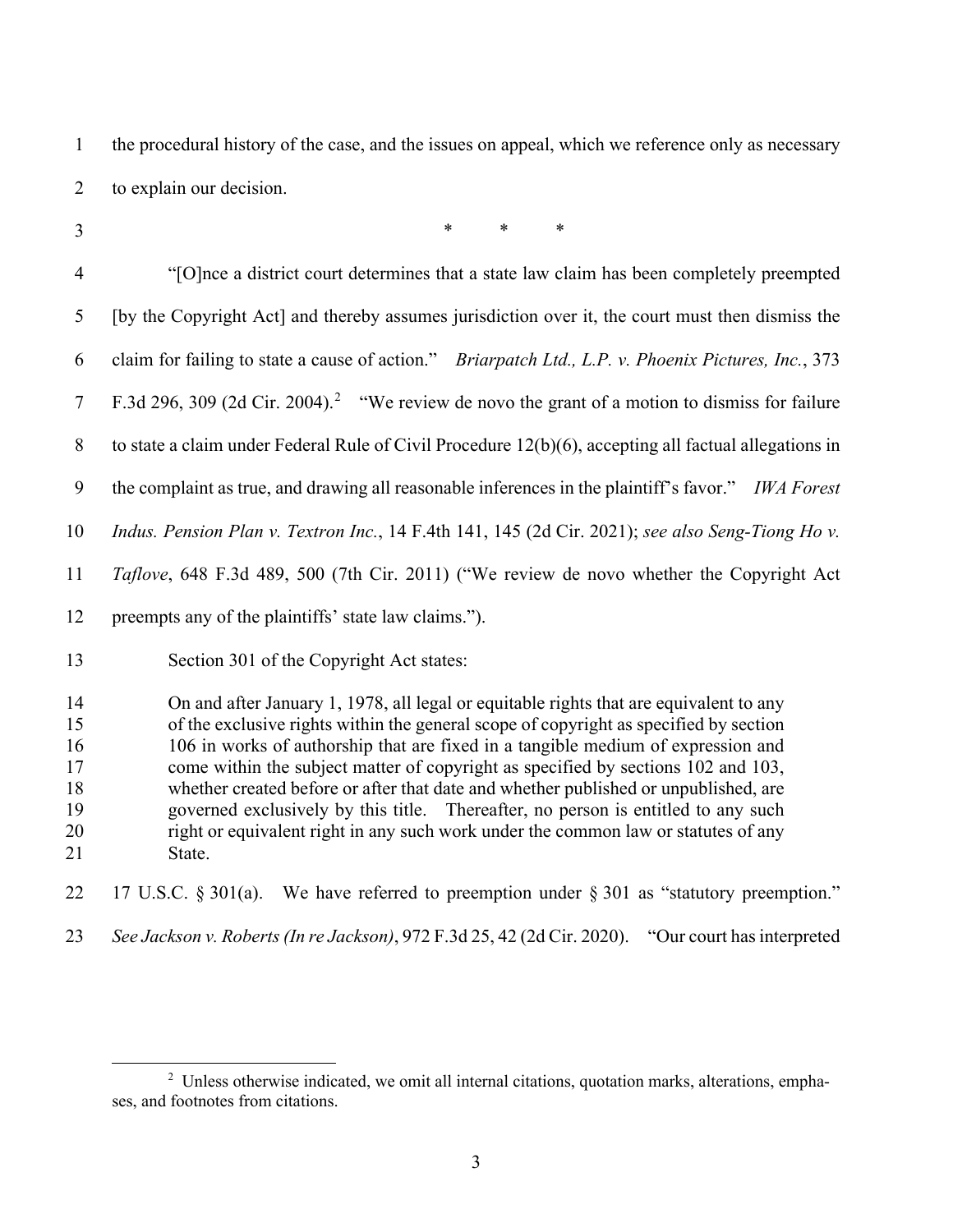the statute as directing a two-part analysis for determining whether a state law claim is preempted under § 301." *Id.* We evaluate each prong in turn.

- **I. Subject Matter Prong**
- 

## **A. Applicable Law**

 The first prong of the statutory preemption inquiry, which we have called the "subject mat- ter" requirement, "looks at the work that would be affected by the plaintiff's exercise of a state- created right, and requires (as an essential element of preemption) that the work 'come within the subject matter of copyright as specified by sections 102 and 103.'" *Id.* at 42 (quoting 17 U.S.C. § 301(a)). "[I]f the work against which the plaintiff claims rights is a 'literary work,' a 'musical work,' a 'sound recording,' or any other category of 'work of authorship' within the 'subject matter of copyright' (even if the subject of the claim is for some reason ineligible for copyright protection) the plaintiff's claim is subject to the possibility of statutory preemption." *Id.* at 42–43 (quoting 17 U.S.C. § 102(a)). In analyzing this prong, we focus on "the gravamen of the claim and the allegations supporting it." *Id.* at 47.

 "The scope of copyright for preemption purposes … extends beyond the scope of available copyright protection." *Forest Park v. Universal TV Network, Inc.*, 683 F.3d 424, 429–30 (2d Cir. 2012). "The reason for our broad interpretation of the scope of copyright preemption is that Con- gress, in enacting section 301, created a regime in which some types of works are copyrightable and others fall into the public domain." *Id.* at 430. "Section 301's preemption scheme functions properly only if the 'subject matter of copyright' includes all works of a *type* covered by sections 102 and 103, even if federal law does not afford protection to them." *Id.*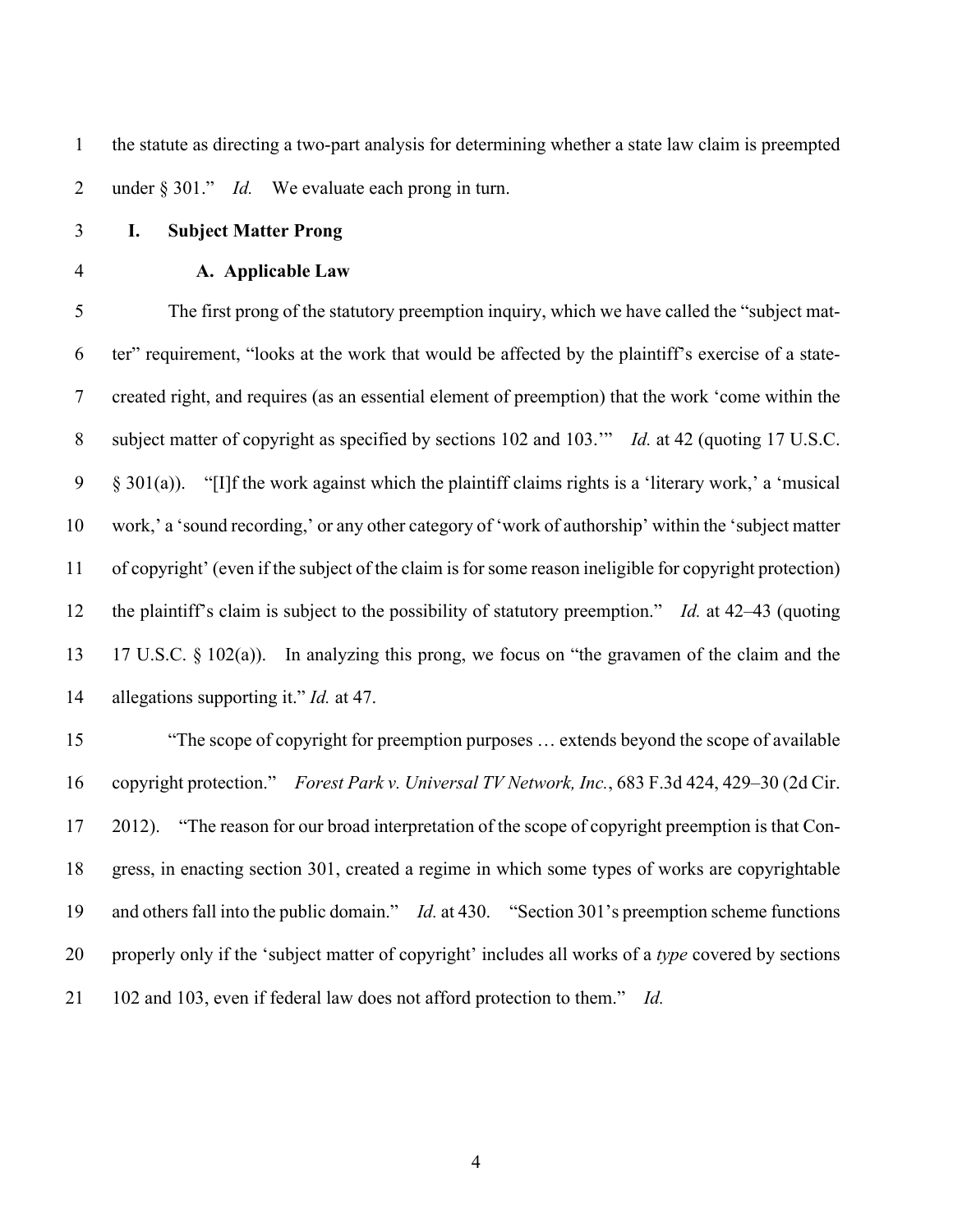## **B. Application**

| $\overline{2}$ | Genius's claims satisfy the subject matter requirement. The subject matter of Genius's                  |
|----------------|---------------------------------------------------------------------------------------------------------|
| $\mathfrak{Z}$ | claims is its lyrics transcriptions. And "[s]ong lyrics enjoy independent copyright protection as       |
| $\overline{4}$ | 'literary works.'" ABKCO Music, Inc. v. Stellar Records, Inc., 96 F.3d 60, 64 (2d Cir. 1996); see       |
| $\mathfrak{S}$ | also 17 U.S.C. § 102(a)(2) ("[M]usical works, including any accompanying words" are copyright-          |
| 6              | able.); 1 Nimmer on Copyright § 2.05[C] (2021) ("[T]he copyright in a 'musical work' protects           |
| $\tau$         | against unauthorized use of the music alone or of the words alone, or of a combination of music         |
| $8\,$          | and words.").                                                                                           |
| 9              | Genius argues that its claims do not satisfy the subject matter requirement because its "tran-          |
| 10             | scriptions are  not copyrightable." Appellant's Br. 26. According to Genius, its transcrip-             |
| 11             | tions "lack the requisite originality necessary to constitute 'works of authorship' that qualify for    |
| 12             | copyright protection." Id.                                                                              |
| 13             | Whatever the merits of this argument, it does not defeat preemption. We have squarely                   |
| 14             | held that section 301 "prevents the States from protecting [a work] even if it fails to achieve Federal |
| 15             | statutory copyright because it is too minimal or lacking in originality to qualify." Durham Indus.,     |
| 16             | Inc. v. Tomy Corp., 630 F.2d 905, 919 n.15 (2d Cir. 1980); see also Jackson, 972 F.3d at 42; Fin.       |
| 17             | Info., Inc. v. Moody's Invs. Serv., Inc., 808 F.2d 204, 209 (2d Cir. 1986); Mourabit v. Klein, 816      |
| 18             | F. App'x 574, 578 (2d Cir. 2020) ("As has often been observed, 'the shadow actually cast by the         |
| 19             | Act's preemption is notably broader than the wing of its protection." (quoting 1 Nimmer on Cop-         |
| 20             | <i>yright</i> § 1.16[A] (2019))).                                                                       |

 Genius also contends that what it "seeks to protect by way of this action is its investment in time, labor, systems and resources that go into the process of making lyrics transcriptions avail-able to the public, the fruits of which have been misappropriated by Defendants in bad faith."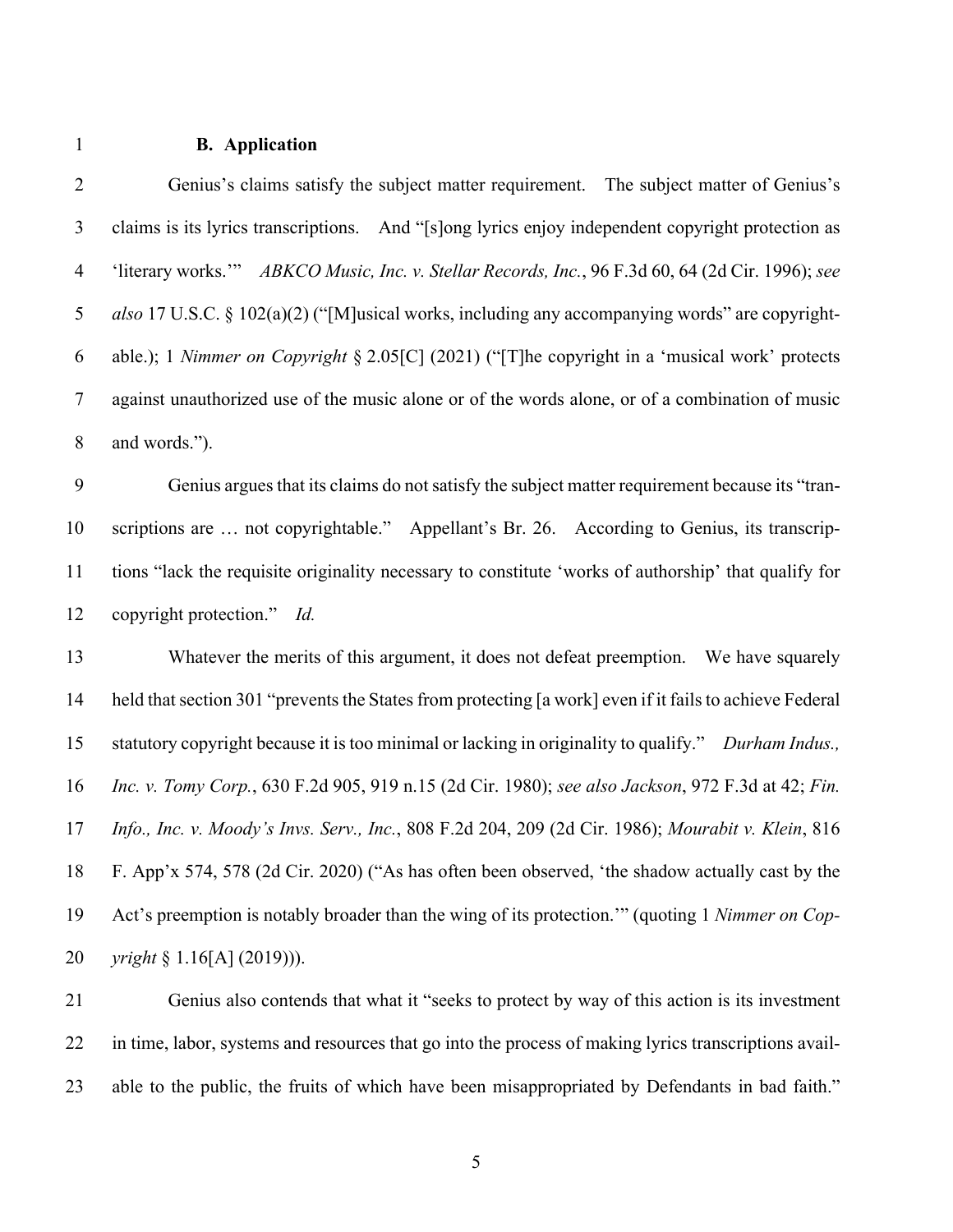Appellant's Br. 24. But the allegations in Genius's complaint belie that argument. In its com- plaint, Genius repeatedly alleges that Defendants "misappropriat[ed] *content* from Genius's web- site," App'x 15, 37, 47, 53-55, 57, 59-61, not a "process" or "system." Thus, the subject matter of Genius's claims is the content that appears on Genius's website—the lyrics transcriptions— because those are "the work[s] against which [it] claims rights." *Jackson*, 972 F.3d at 42.

## **II. General Scope Requirement**

#### **A. Applicable Law**

 "The second prong" of the statutory preemption test, which we have called the "equiva- lence" or "general scope" requirement, "looks at the right being asserted (over a work that comes within the 'subject matter of copyright') and requires (for preemption to apply) that the right be 'equivalent to any of the exclusive rights within the general scope of copyright as specified by section 106.'" *Id.* at 43 (quoting 17 U.S.C. § 301(a)). Section 106 of the Copyright Act "de- fines the 'exclusive rights' granted by the federal copyright law, which consist of the rights 'to do and to authorize' the reproduction, distribution, performance, and display of a work, and the crea- tion of derivative works based on a work." *Id.* (quoting 17 U.S.C. § 106). "The general scope requirement is satisfied only when the state-created right may be abridged by an act that would, by itself, infringe one of the exclusive rights provided by federal copyright law." *Briarpatch*, 373 F.3d at 305. For preemption to apply, "the state law claim must involve acts of reproduction, adaptation, performance, distribution or display." *Id.*

 Even if a claim otherwise satisfies the general scope requirement, a claim is not preempted if it "include[s] any extra elements that make it qualitatively different from a copyright infringe- ment claim." *Id.* at 305. But "not all 'extra elements' are sufficient to remove the claim from the 'general scope' of copyright." *Jackson*, 972 F.3d at 43. "The critical inquiry is whether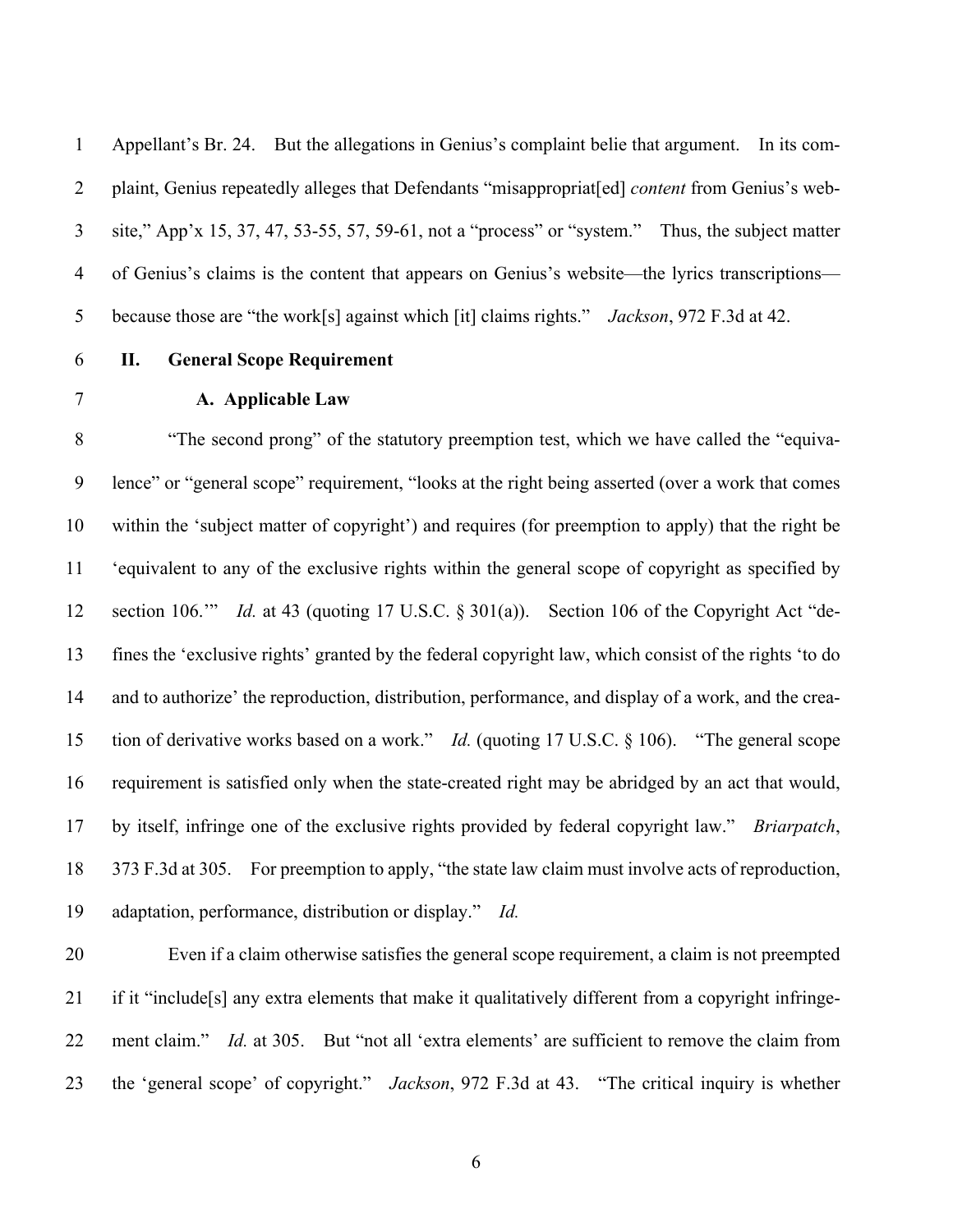such extra elements of the state law claim beyond what is required for copyright infringement change the nature of the action so that it is *qualitatively* different from a copyright infringement claim." *Id.* at 43–44. "To determine whether a claim is qualitatively different, we look at what the plaintiff seeks to protect, the theories in which the matter is thought to be protected and the rights sought to be enforced." *Briarpatch*, 373 F.3d at 306. The "extra element" inquiry is not "mechanical." *Jackson*, 972 F.3d at 44 n.17. "While we have inquired into the existence of extra elements in determining whether preemption applies," this inquiry "requires a holistic eval- uation of the nature of the rights sought to be enforced, and a determination whether the state law action is qualitatively different from a copyright infringement claim." *Id.*

 "[W]e take a restrictive view of what extra elements transform an otherwise equivalent claim into one that is qualitatively different from a copyright infringement claim." *Briarpatch*, 373 F.3d at 306*.* "[E]lements such as awareness or intent" do not save a claim from preemption because they "alter the action's scope but not its nature." *Comput. Assocs. Int'l, Inc. v. Altai, Inc.*, 982 F.2d 693, 717 (2d Cir. 1992). And "[i]f unauthorized publication is the gravamen of [the plaintiffs'] claim, then it is clear that the right they seek to protect is coextensive with an exclusive right already safeguarded by the Act—namely, control over reproduction and derivative use of copyrighted material." *Harper & Row Publishers, Inc. v. Nation Enters.*, 723 F.2d 195, 201 (2d Cir. 1983), *rev'd on other grounds*, 471 U.S. 539 (1985).

- 
- **B. Application**
- 

#### **1. Breach of contract claims**

 Genius's breach of contract claims satisfy the general scope requirement. Genius's com- plaint alleges that Defendants "breache[d] Genius's Terms of Service regarding the copying and reproduction of Genius [c]ontent." App'x 49, 52; *see also id.* at 49, 51 (alleging that Defendants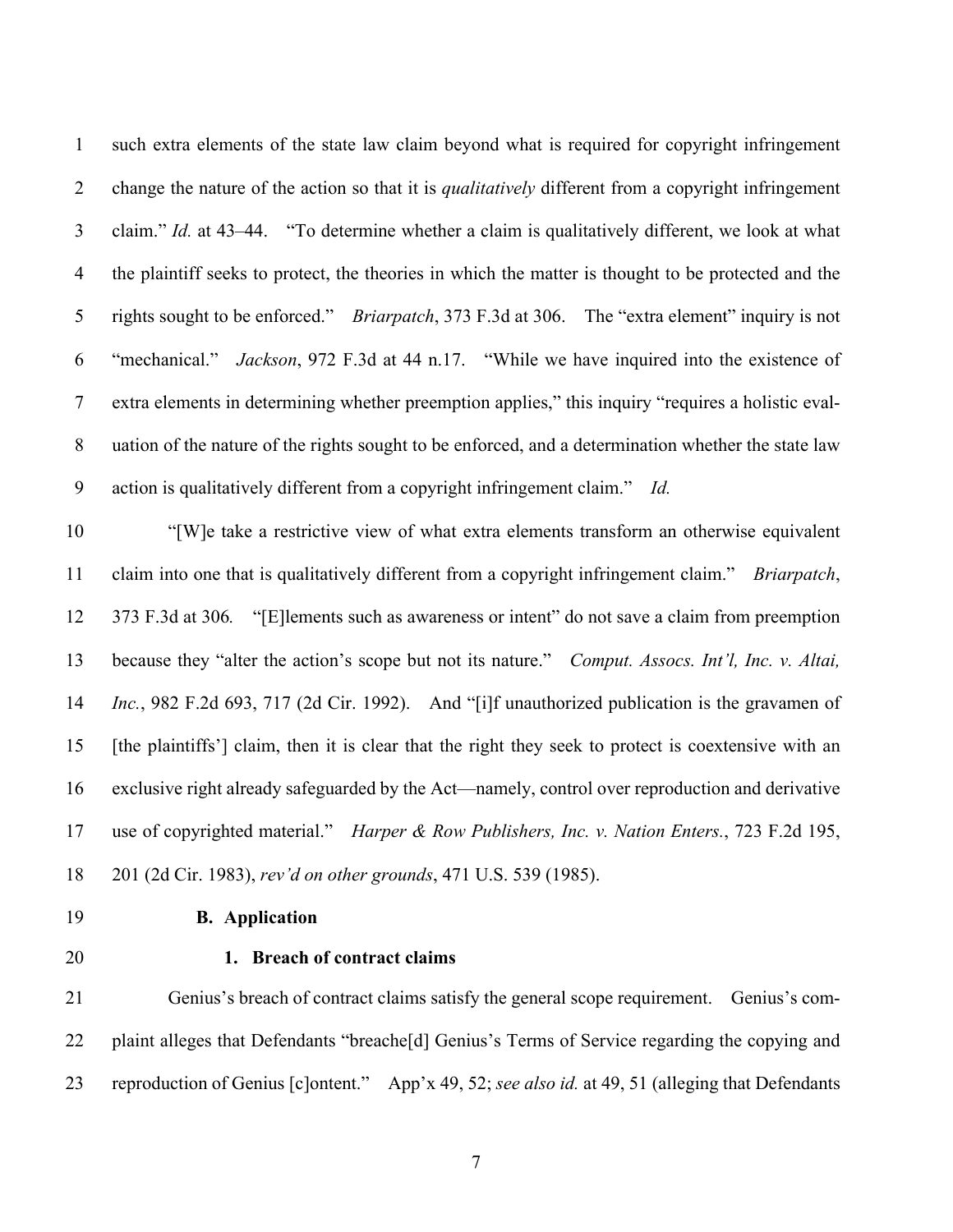breached a provision of Genius's Terms of Service because they "accessed the Genius website to copy, modify, sell and/or distribute content appearing on Genius's website"). These allegations show that the right Genius "seek[s] to protect is coextensive with an exclusive right already safe- guarded by the Act—namely, control over reproduction and derivative use of copyrighted mate-5 rial." *Harper & Row*, 72[3](#page-7-0) F.2d at 201.<sup>3</sup>

 Genius argues that its breach of contract claims escape preemption because those claims require it to plead "mutual assent and valid consideration" and "assert[] rights only against the contractual counterparty, not the public at large." Appellant's Br. 39 (citing *Forest Park*, 683 F.3d at 431). We disagree. Though Genius relies on our decision in *Forest Park*, we expressly declined to address there whether these elements sufficed to preclude preemption. 683 F.3d at 432. And they are not sufficient here to avoid preemption. *See* 5 *Nimmer on Copyright* § 19D.03[C][2][b] (suggesting that a contract that "does not purport to give the plaintiff any pro- tection beyond that provided by copyright law itself" would be preempted) (quoted in *Universal Instruments Corp. v. Micro Sys. Eng'g, Inc.*, 924 F.3d 32, 49 (2d Cir. 2019), and *Forest Park*, 683 F.3d at 432); *see also Wrench Ltd. Liab. Co. v. Taco Bell Corp.*, 256 F.3d 446, 457–58 (6th Cir. 2001) ("If the promise [in a contract] amounts only to a promise to refrain from reproducing, per- forming, distributing or displaying the work, then the contract claim is preempted. The contrary result would clearly violate the rule that state law rights are preempted when they would be abridged by an act which in and of itself would infringe one of the exclusive rights of § 106.").

 Genius argues, in effect, for a per se rule that all breach of contract claims are exempt from preemption. But such a rule would be in tension with our precedent holding that the general

<span id="page-7-0"></span><sup>&</sup>lt;sup>3</sup> Indeed, Genius itself reproduces the lyrics only pursuant to a license obtained "from music publishers permitting the display and distribution of" the copyrighted lyrics. App'x 17.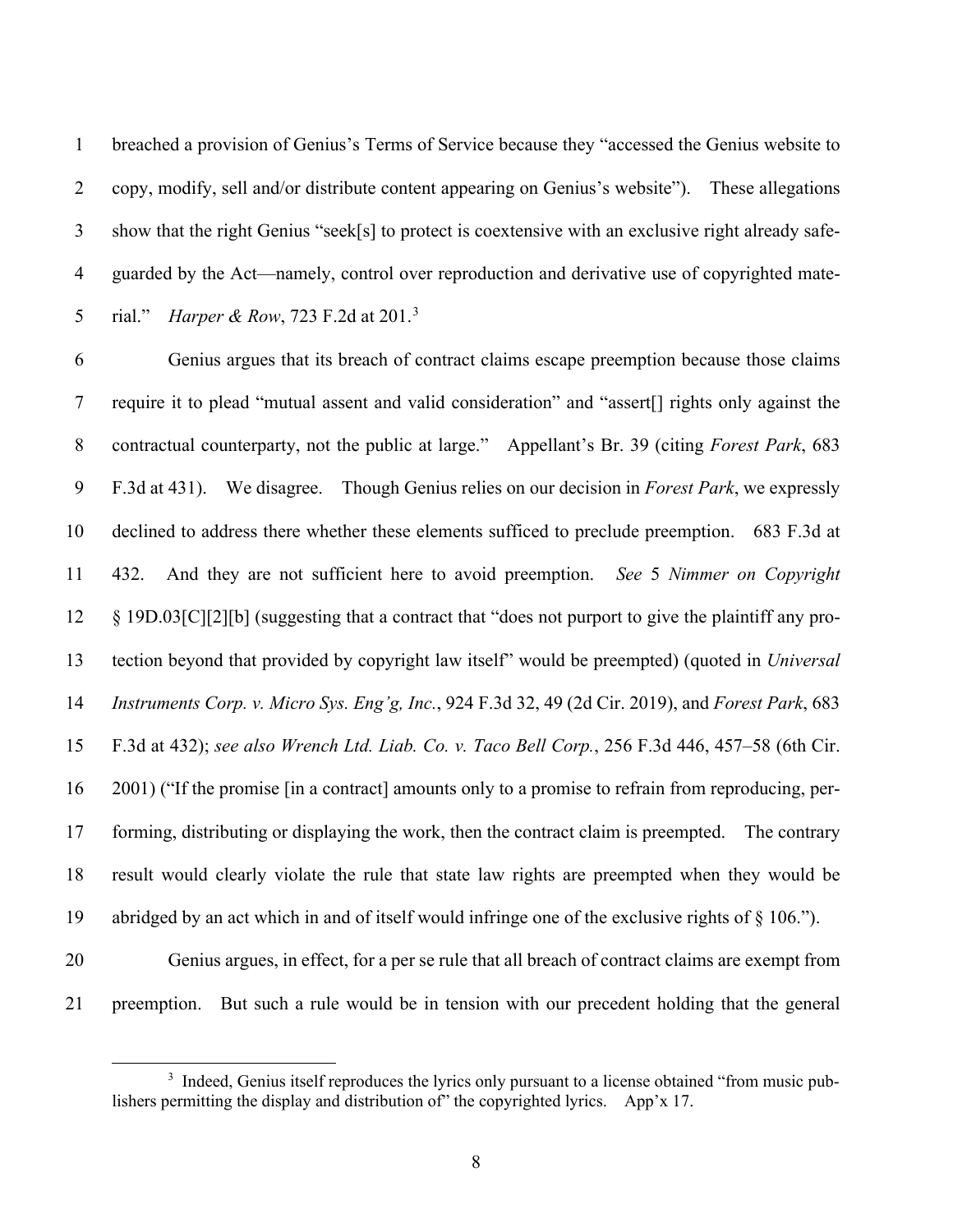scope inquiry is "holistic." *Jackson*, 972 F.3d at 44 n.17; *see also Canal+ Image UK Ltd. v. Lutvak*, 773 F. Supp. 2d 419, 444 (S.D.N.Y. 2011) (opining that a "categorical rule that the extra element that saves a contract claim from preemption is the promise itself provides mere lip service" to our precedent holding that "preemption turns on 'what the plaintiff seeks to protect, the theories in which the matter is thought to be protected and the rights sought to be enforced'" (quoting *Altai*, 982 F.2d at 716)). Moreover, such a rule would be difficult to square with our precedent teaching that we should "take a restrictive view of what extra elements transform an otherwise equivalent claim into one that is qualitatively different from a copyright infringement claim." *Canal+*, 773 F. Supp. 2d at 444 (quoting *Briarpatch*, 373 F.3d at 306). To be sure, we do not hold that breach of contract claims concerning copyrighted material are *never* preempted. We hold only that, given the specific facts Genius pleaded in its complaint, its breach of contract claim is not qualita-tively different from a copyright claim and is therefore preempted.

#### **2. Unfair Competition Claims**

 Nor has Genius alleged an extra element to qualitatively differentiate its unfair competition claims from a federal copyright claim. "The essence of an unfair competition claim under New York law is that the defendant has misappropriated the labors and expenditures of another with some element of bad faith." *Universal Instruments*, 924 F.3d at 50–51; *see also Telecom Int'l Am., Ltd. v. AT&T Corp.*, 280 F.3d 175, 197 (2d Cir. 2001) ("The essence of an unfair competition claim under New York law is that the defendant misappropriated the fruit of plaintiff's labors and expenditures by obtaining access to plaintiff's business idea either through fraud or deception, or an abuse of a fiduciary or confidential relationship."). "[U]nfair competition and misappropria- tion claims grounded solely in the copying of a plaintiff's protected expression are preempted by section 301." *Altai*, 982 F.2d at 717; *see also Barclays Capital Inc. v. Theflyonthewall.com, Inc.*,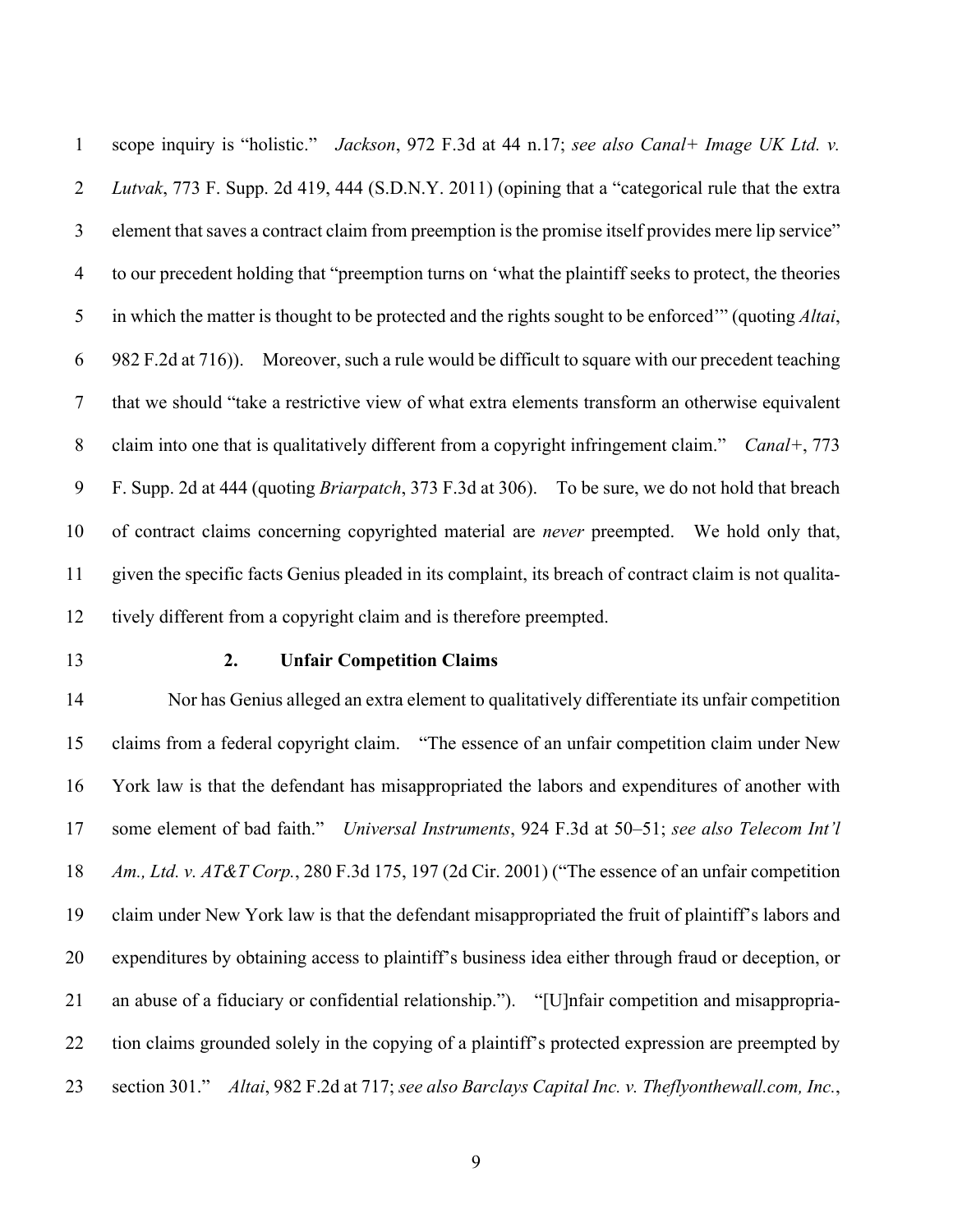650 F.3d 876, 909 (2d Cir. 2011) (Raggi, *J.*, concurring) ("[U]nfair competition, misappropriation, or unjust enrichment claims are preempted when based on alleged acts such as distribution or reproduction, despite required elements of intent, enrichment, or commercial immorality.").

 Genius's unfair competition claim is preempted because it is based solely on the allegation that Defendants wrongfully copied and reproduced lyrics from its website. Genius alleges that LyricFind "misappropriates [its] content" via "copying activities" and that it is Google's "display" of lyrics and use of "content misappropriated from Genius's website" that affords it "unfair eco-8 nomic and competitive advantages." App'x 53–58. As with its breach of contract claims, "un- authorized publication is the gravamen" of Genius's unfair competition claims, so that the "right [it] seek[s] to protect is coextensive with an exclusive right already safeguarded by the Act— namely, control over reproduction and derivative use of copyrighted material." *Harper & Row*, 723 F.2d at 201.

 Genius contends that its allegation of "bad faith" is an extra element that rescues its claim from statutory preemption. Genius principally relies on the Tenth Circuit's decision in *SCO Group, Inc. v. International Business Machines Corp.*, which held that unfair competition claims are not preempted because such claims require a plaintiff to plead "bad faith." 879 F.3d 1062, 1081 (10th Cir. 2018).

 We are not persuaded. Our precedent forecloses any suggestion that unfair competition claims under New York law are categorically exempt from statutory preemption. *See, e.g.*, *Altai*, 982 F.2d at 717. And a rule that the "bad faith" element of an unfair competition claim is itself sufficient to exempt all such claims from statutory preemption does not square with our "holistic" approach to statutory preemption. *Jackson*, 972 F.3d at 44 n.17. Indeed, "New York's law of unfair competition is a broad and flexible doctrine." *Telecom Int'l*, 280 F.3d at 197. As with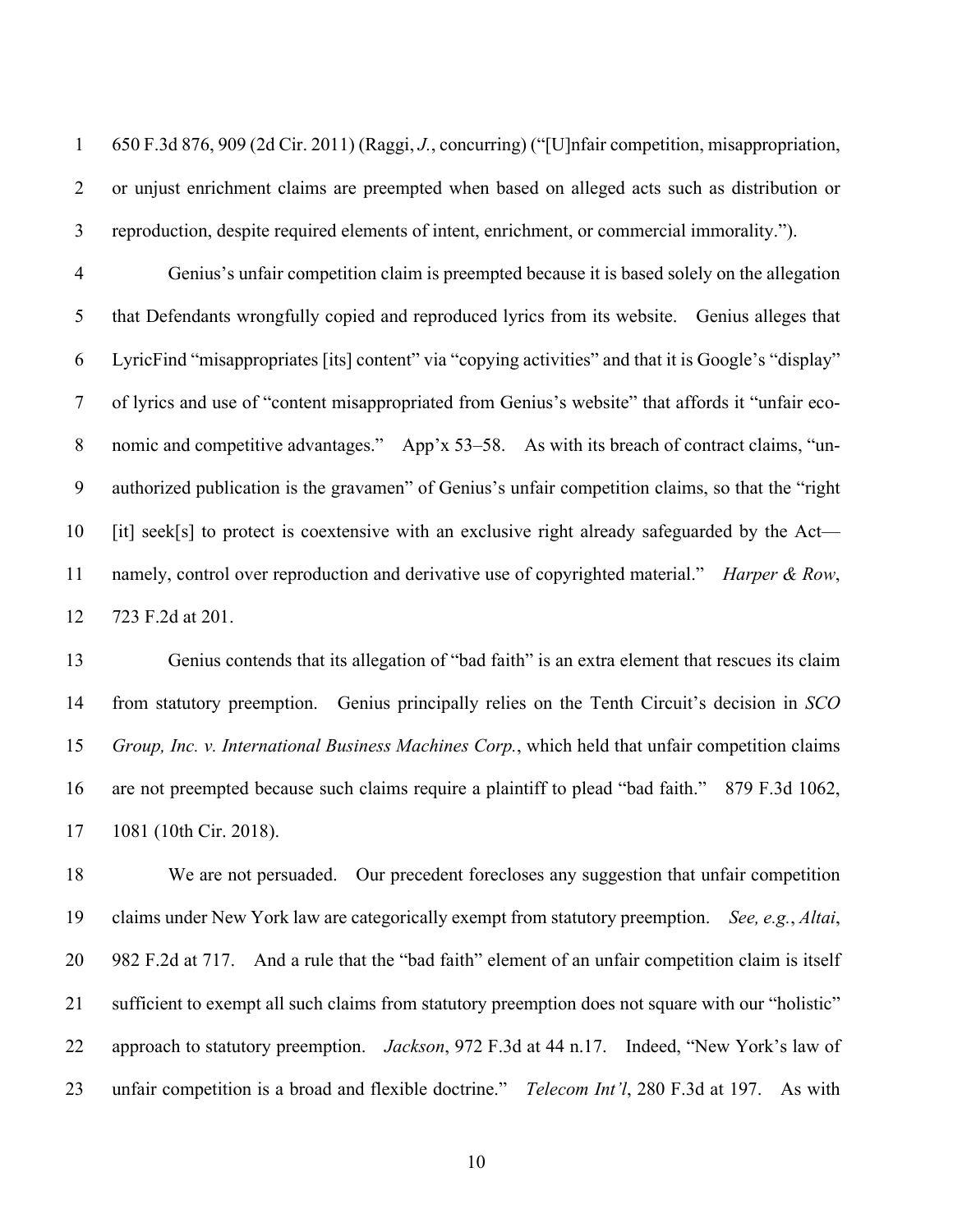any other claim, whether an unfair competition claim is preempted depends on "what the plaintiff seeks to protect, the theories in which the matter is thought to be protected and the rights sought to be enforced." *Briarpatch*, 373 F.3d at 306. Thus, "unfair competition claims based upon breaches of confidential relationship, breach of fiduciary duty and trade secrets" are not preempted. *Altai*, 982 F.2d at 716. But when the alleged "bad faith" consists of "elements such as awareness or intent," preemption applies. *Id.* at 716–17.

 Genius also contends that its allegations that Defendants engaged in "fraud" and "decep- tion" constitute an extra element. We disagree because Genius has not alleged that Defendants "misappropriated the fruit of [its] labors and expenditures … *through* fraud or deception." *Tele- com Int'l*, 280 F.3d at 197 (emphasis added). Instead, Genius alleges that LyricFind accessed its lyrics transcriptions through Genius's public website. Genius argues that it has alleged that De- fendants "intentionally tried to conceal their misappropriation" after the fact. Appellant's Br. 38. But that argument only underscores that Genius has not alleged that Defendants accomplished the alleged misappropriation "through fraud or deception." *Telecom Int'l*, 280 F.3d at 197. Genius alleges that Defendants misappropriated its content *and then* engaged in deceptive behavior. That is inadequate to save its claim from preemption. At bottom, the "gravamen" of Genius's claim is Defendants' "unauthorized publication" of its lyrics transcriptions, so Genius's unfair competition claims are preempted. *Harper & Row*, 723 F.2d at 201.

**III. Hot News Exception**

 Finally, Genius's claims do not fall within the "hot news" exception to copyright preemp- tion. *See International News Service v. Associated Press*, 248 U.S. 215 (1918) (establishing this exception). Hot news claims are

 limited to cases where: (i) a plaintiff generates or gathers information at a cost; (ii) the information is time-sensitive; (iii) a defendant's use of the information